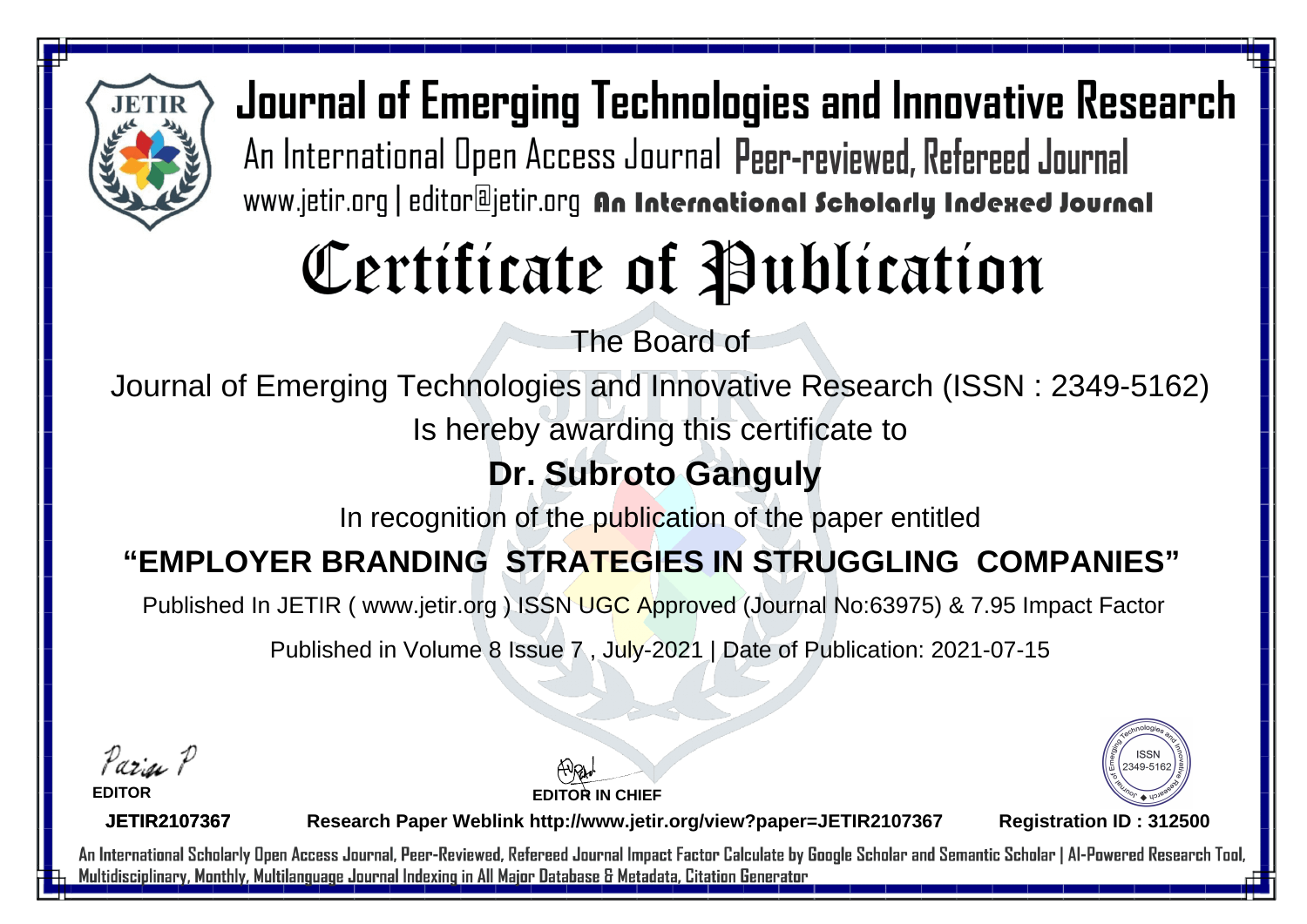

## Certificate of Publication

The Board of

Journal of Emerging Technologies and Innovative Research (ISSN : 2349-5162)

Is hereby awarding this certificate to

#### **Tabinda Quadri**

In recognition of the publication of the paper entitled

#### **"EMPLOYER BRANDING STRATEGIES IN STRUGGLING COMPANIES"**

Published In JETIR ( www.jetir.org ) ISSN UGC Approved (Journal No: 63975) & 7.95 Impact Factor

Published in Volume 8 Issue 7 , July-2021 | Date of Publication: 2021-07-15

Parin P **EDITOR**

**JETIR2107367**

**EDITOR IN CHIEF**

**Research Paper Weblink http://www.jetir.org/view?paper=JETIR2107367 Registration ID : 312500**

2349-516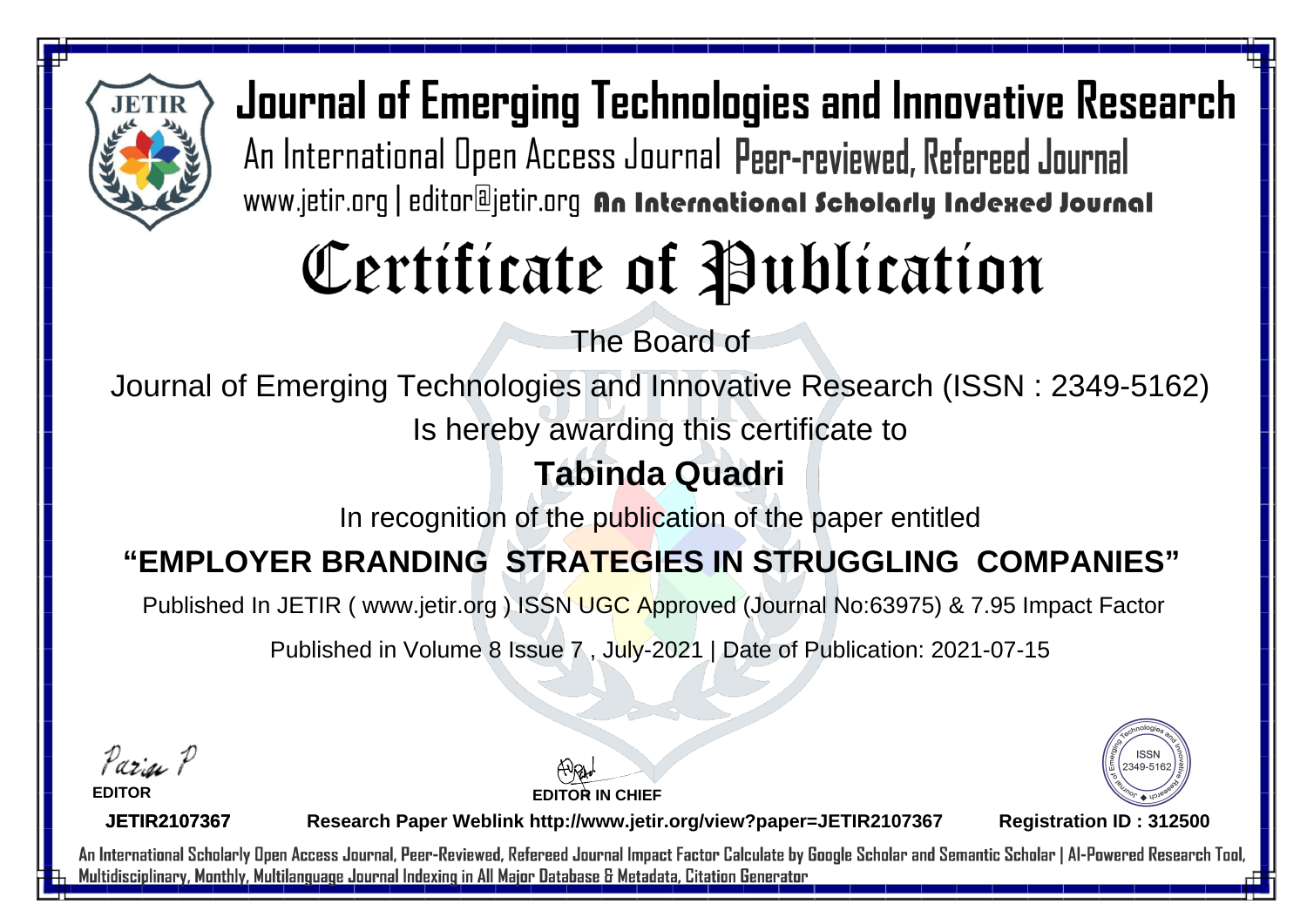

## Certificate of Publication

The Board of

Journal of Emerging Technologies and Innovative Research (ISSN : 2349-5162)

Is hereby awarding this certificate to

#### **Pooja Yadav**

In recognition of the publication of the paper entitled

#### **"EMPLOYER BRANDING STRATEGIES IN STRUGGLING COMPANIES"**

Published In JETIR ( www.jetir.org ) ISSN UGC Approved (Journal No: 63975) & 7.95 Impact Factor

Published in Volume 8 Issue 7 , July-2021 | Date of Publication: 2021-07-15

Parin P

**EDITOR**

**EDITOR IN CHIEF**



**JETIR2107367**

**Research Paper Weblink http://www.jetir.org/view?paper=JETIR2107367 Registration ID : 312500**